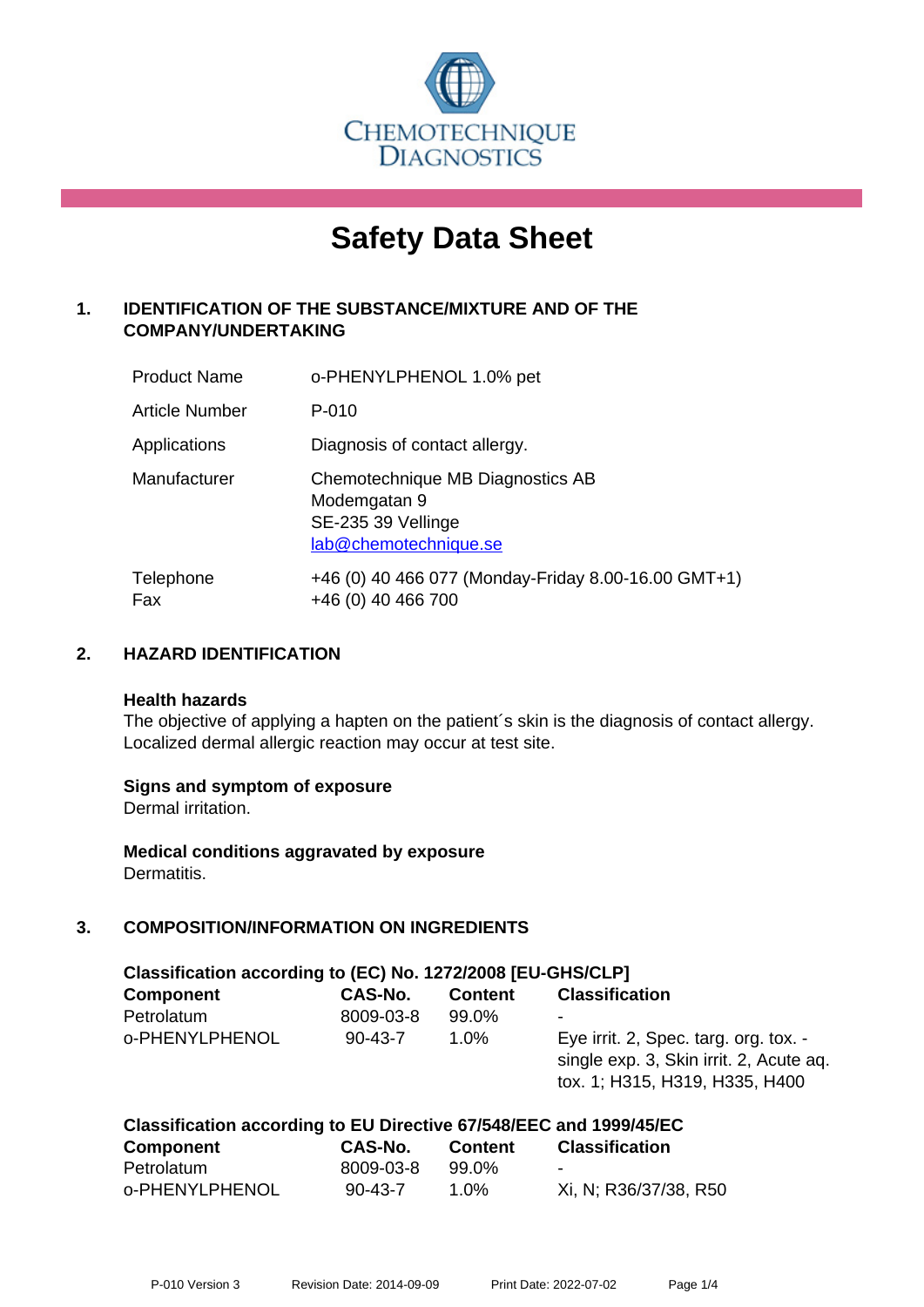## **4. FIRST AID MEASURES**

## **Emergency and first aid procedures**

Obtain medical attention.

## **5. FIRE-FIGHTING MEASURES\***

#### **Suitable extinguish media**

CO2, powder or water spray. Fight larger fires with water spray or alcohol resistant foam.

# **For safety reasons unsuitable extinguishing agents**

Water with full jet.

## **Special protective equipment for fire-fighters**

Wear self-contained respiratory protective device. Wear fully protective suit.

\*Data is shown for petrolatum only

## **6. ACCIDENTAL RELEASES MEASURES**

**Steps to be taken if material is released or spilled** Contain and place in a closed container.

# **7. HANDLING AND STORAGE**

**Precautions to be taken in handling and storage** Store dark at 5-8°C. Avoid extended exposure to light. FOR EXTERNAL USE ONLY.

# **8. EXPOSURE CONTROLS/PERSONAL PROTECTION**

**Respiratory protection** Not required.

**Ventilation** Local exhaust.

**Protective gloves** Disposal gloves.

#### **Eye protection** Not required with normal use.

## **Work/Hygienic practices**

Wash hands after each use.

## **9. PHYSICAL AND CHEMICAL PROPERTIES**

Odour **Odourless** 

Appearance Ivory White Semi-solid

Melting point\* 50-55° C Flash point\*  $>100^{\circ}$ C

Boiling point\* No data available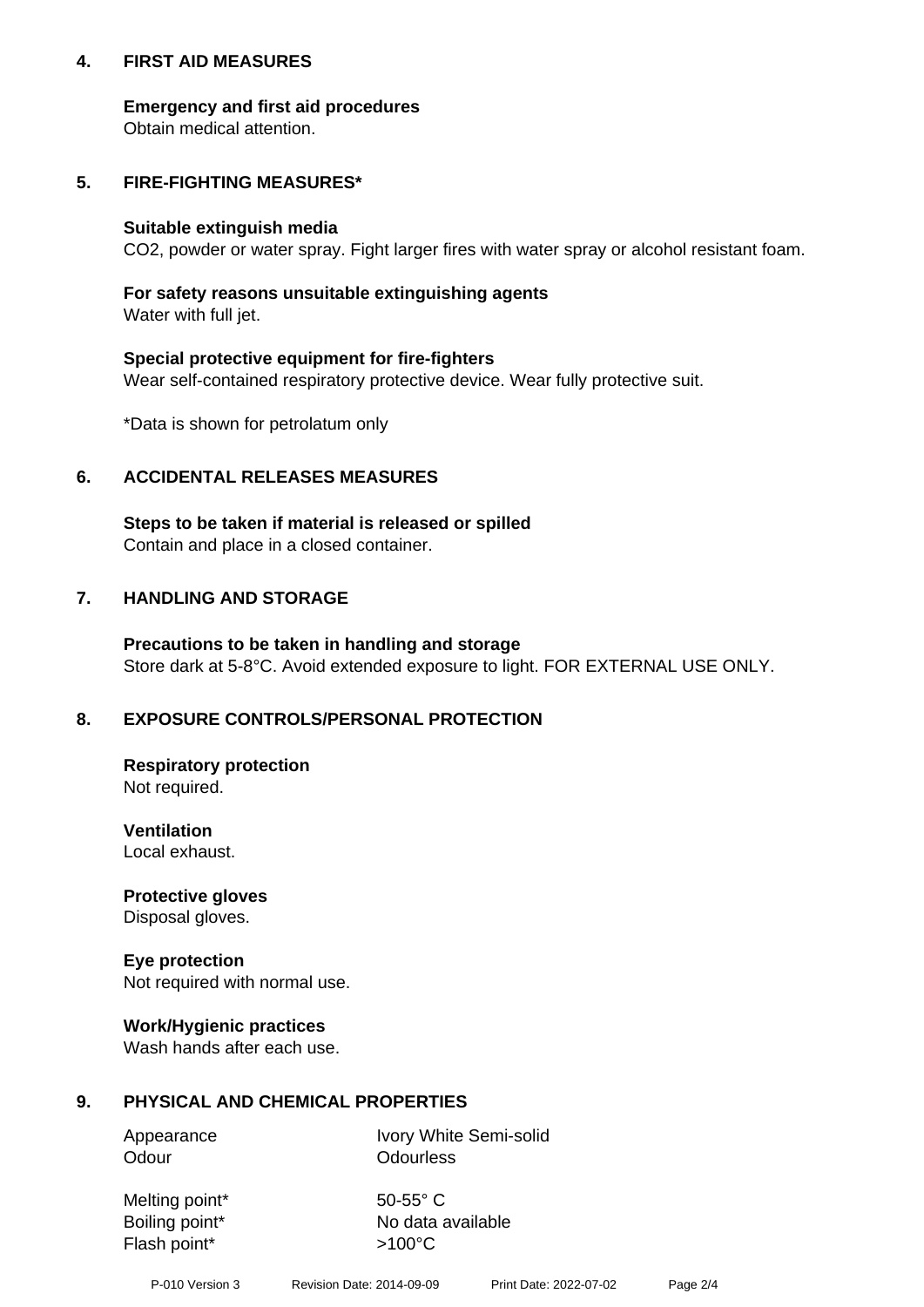Density\* No data available. Solubility in/Miscibility with Water\*

Self ignition\* Product does not self ignite. Danger of explosion\* Product does not present an explosion hazard. Insoluble

\*Data is shown for petrolatum only

# **10. STABILITY AND REACTIVITY**

#### **Incompability**

May react with strong oxidizing agents.

#### **Stability**

Stable at recommended storage conditions.

## **Hazardous byproducts**

Combustion may generate CO, CO2 and other oxides.

**Hazardous polymerization**

Will not occur.

## **11. TOXICOLOGICAL INFORMATION**

No data available.

## **12. ECOLOGICAL INFORMATION**

No data available.

## **13. DISPOSAL CONSIDERATIONS**

#### **Waste disposal method**

Comply with federal, state/provincial and local regulation.

#### **14. TRANSPORT INFORMATION**

Not dangerous goods.

# **15. REGULATORY INFORMATION**

The classification is according to the latest editions of the EU lists, and extended by company and literature data.

#### **16. OTHER INFORMATION**

#### **Text of H-statements and R-phrases mentioned in Section 3**

| Eye irrit. 2<br>Spec. targ. org. tox. - single exp. 3<br>Skin irrit. 2 |                           | Eye irritation (Category 2)<br>Specific target organ toxicity - single |          |  |
|------------------------------------------------------------------------|---------------------------|------------------------------------------------------------------------|----------|--|
|                                                                        |                           | exposure (Category 3)<br>Skin irritation (Category 2)                  |          |  |
| P-010 Version 3                                                        | Revision Date: 2014-09-09 | Print Date: 2022-07-02                                                 | Page 3/4 |  |